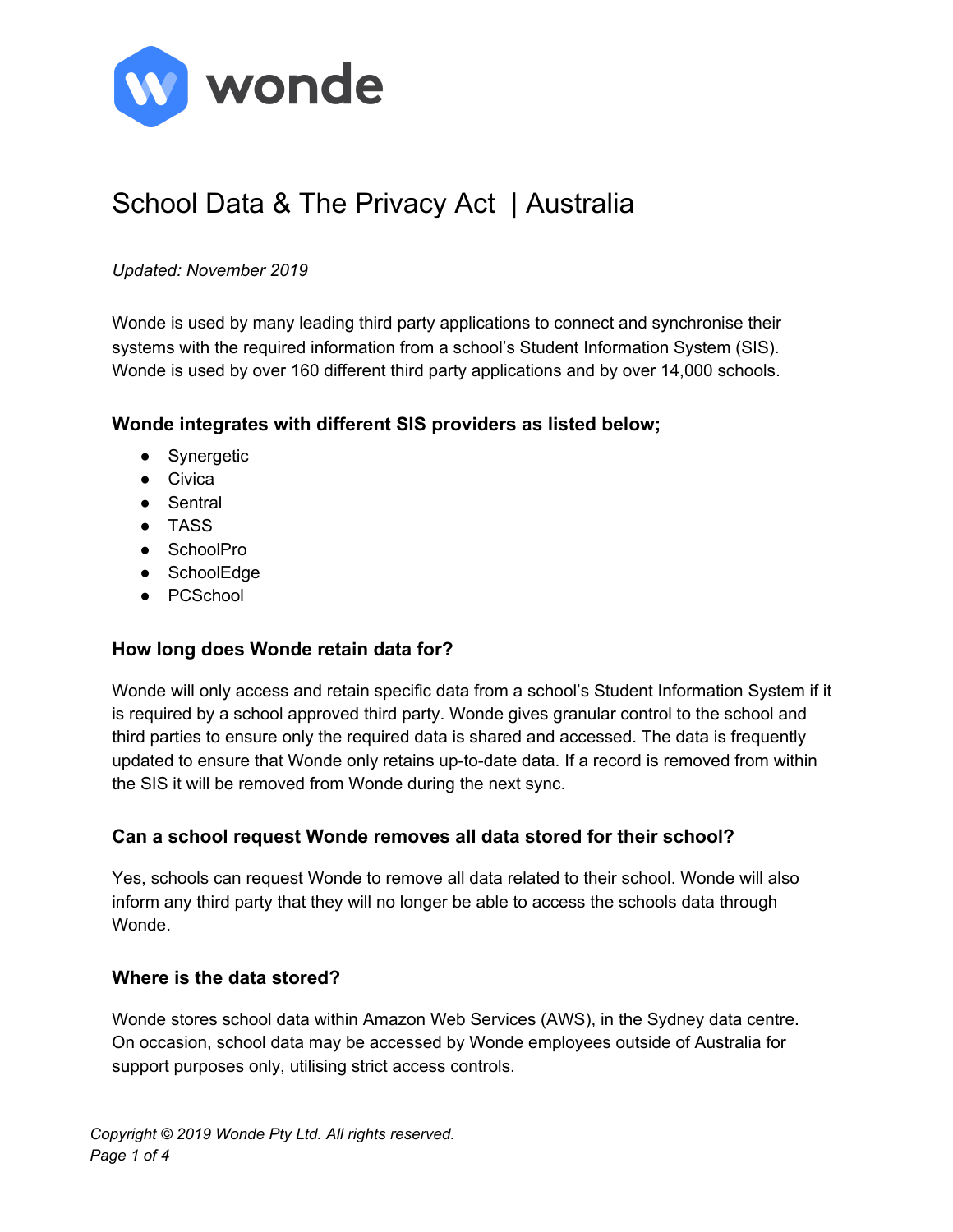# **Does Wonde hold any independent security accreditation?**

Wonde is currently preparing for the ISO 27001 accreditation which is due for completion in early 2020. Wonde has also committed to Cyber Essentials which will follow the ISO 27001 accreditation.

# **How is the data secured?**

*Data scopes* Third parties define the scope of data required for their application within Wonde. These scopes can be defined down to a granular level (i.e. first name) which is approved by the school. An application is not able to access data outside of the agreed scope without further school approval.

*Data encryption* Data is encrypted during transit and at rest using Amazon Web Service's RDS encryption service and our own SSL certificates. Information on the cyphers used are available with the following tool:

https://www.ssllabs.com/ssltest/analyze.html?d=wonde.com&latest

*Access Control* All database access between Wonde and AWS is protected by a secure password and IP limitations. A strong password policy is always in place. Two factor authentication is required for all accounts that have access to school data or administrational functionality. Staff only have access to the minimum amount of data required to perform their job. All laptops have encrypted hard drives.

# **AWS deletions policy**

Information relating to the deletions policy for AWS and additional GDPR compliance can be found at https://aws.amazon.com/compliance/gdpr-center/

# **Does the school have a data handling agreement with Wonde?**

Yes, every school that uses Wonde approves the Wonde Data Handling Agreement (DHA), which is shared with the Wonde portal school admin upon account creation and any subsequent app permission change requests.

# **Does Wonde have a signed agreement with each third party application?**

Yes, Wonde has a signed licence agreement with every third party application that uses Wonde services for SIS integration.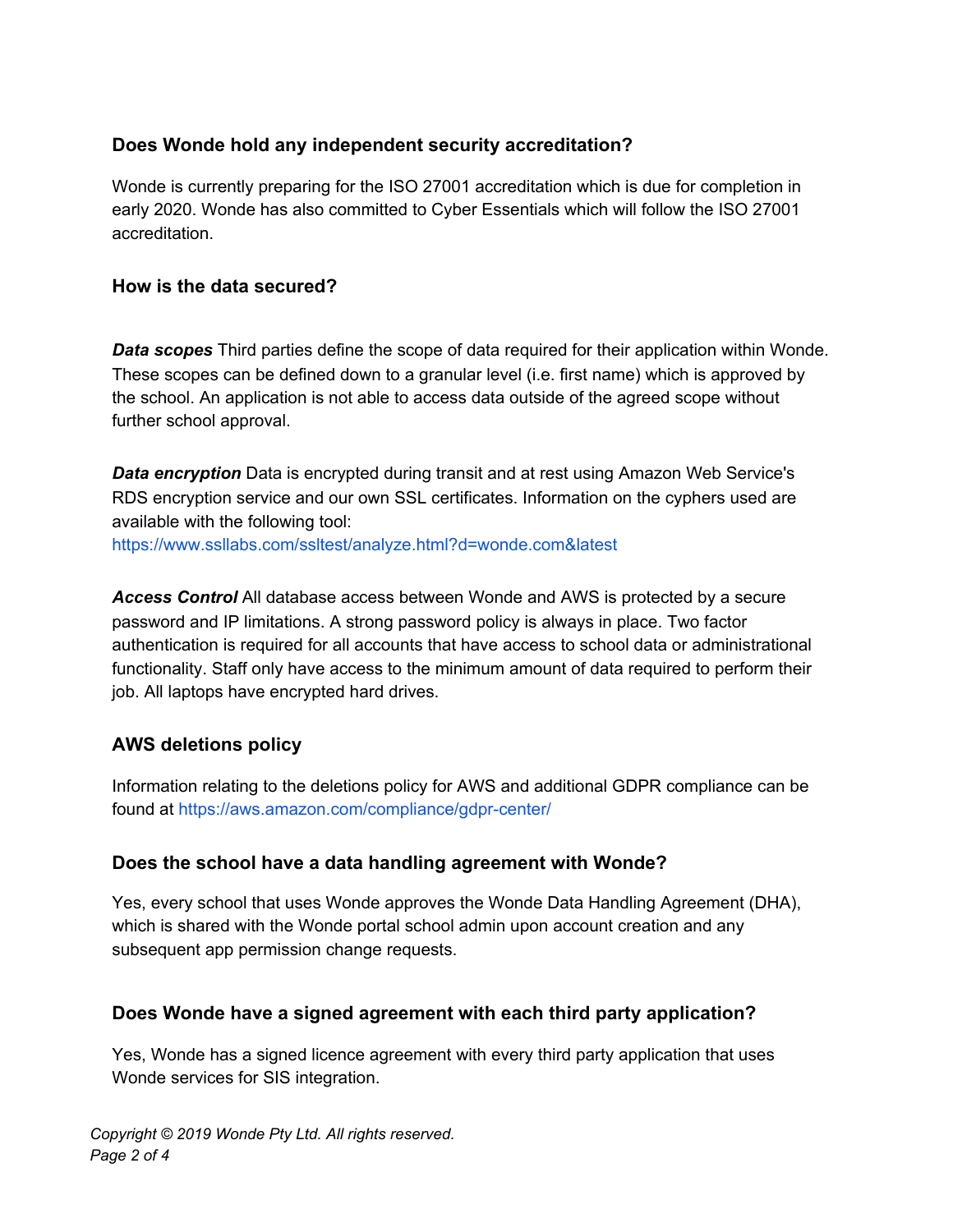# **Can schools have visibility of the data a third party is requesting?**

Yes, schools have visibility and control of the data they share with third parties via the Wonde Schools Portal - [https://wonde.com/school-data-management.](https://wonde.com/school-data-management)

### **What information does Wonde extract?**

Wonde will only extract data within the scopes approved by the school. Third parties define the scope of data required for their application within Wonde. These scopes can be defined down to a granular level (i.e. first name) which is approved by the school. An application is not able to access data outside of the agreed scope without further school approval.

# **How often does Wonde extract data from the SIS?**

Wonde extracts data from a school's SIS on a regular basis, with the schedule determined by the individual dataset. By default updates occur multiple times a day although the schedule can be tailored to the schools requirements.

# **Who has access to the data?**

Wonde developers and engineers have access to school data for troubleshooting and issue resolution purposes only. All staff undergo training and follow company policies to ensure the security and confidentiality of school data.

# **Does Wonde use any third parties who have access to the data?**

Only third parties who have been approved by a school have direct access to data. No other third party is permitted to access the school's data.

# **Can schools request an individual's data to not be extracted from their SIS?**

Yes, Wonde can block the data of any individual who does not want Wonde to store or pass on their data to a third party. Schools can manage this process within the Wonde School Portal.

# **Can schools control what data is available to third parties?**

*Revoking access* Schools can revoke access to a third party with immediate effect. Revoking access to a third party takes place within the Wonde School Portal.

*Approving data scopes* Schools will be notified when a third party requests access to their data or changes to existing data scopes. Schools will be required to approve (from inside the Wonde school portal), the scopes before the third party is granted access to the data.